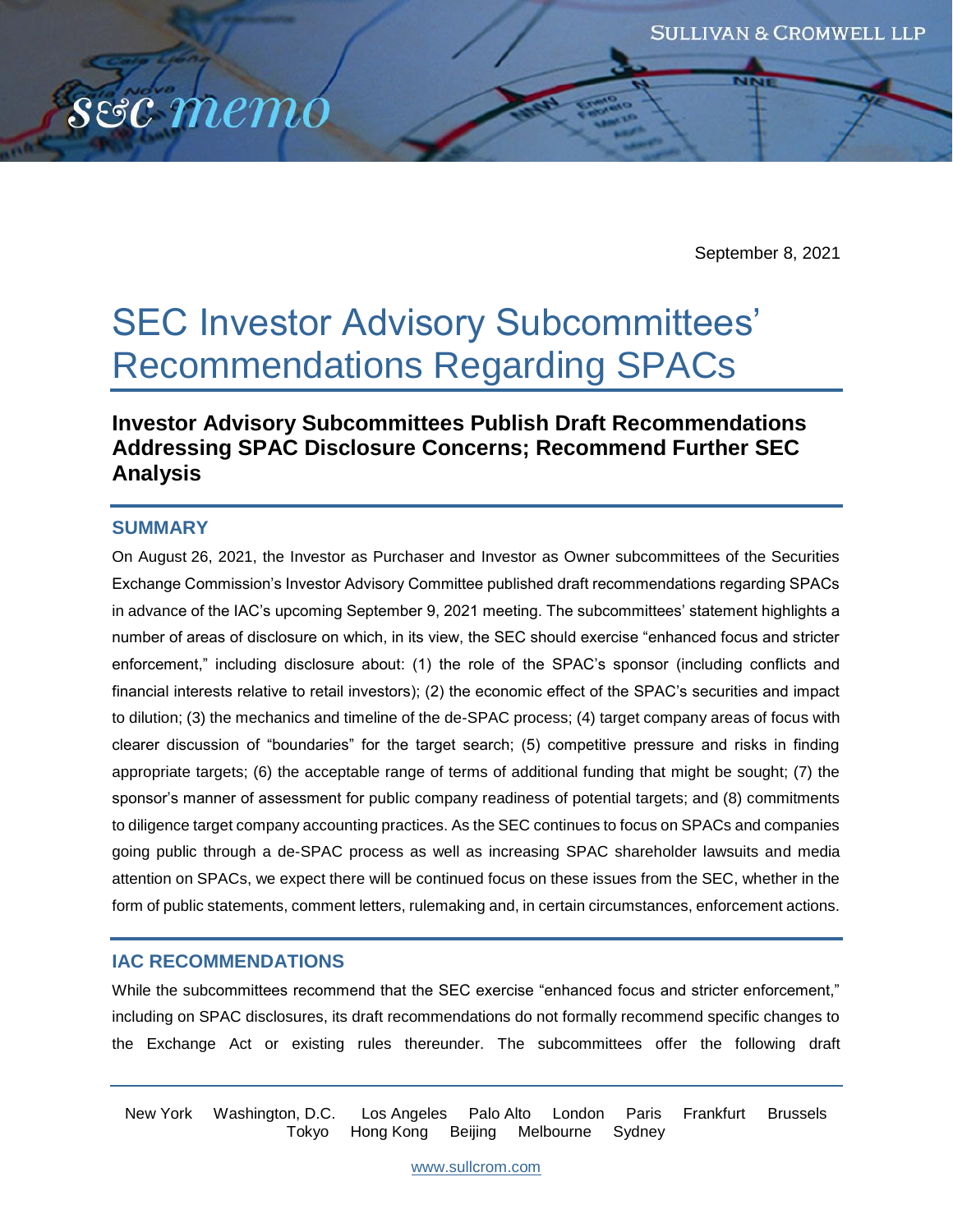recommendations for areas in which SPAC disclosure in SPAC IPO registration statements and post-IPO periodic reports could be enhanced through stricter SEC enforcement of existing disclosure rules:

- **Role of the Sponsor.** Disclosure of the role of the SPAC sponsor (and/or insiders or affiliates such as celebrity sponsors/advisors), including disclosure of the sponsor's appropriateness, expertise, and capital contributions, potential conflicts of interest and any divergence of the sponsor's financial interest relative to that of SPAC retail investors;
- **SPAC Economics.** Plain English disclosure (beyond mere financial footnotes) around the economics of the various participants in a SPAC process, including the "promote" (*e.g.*, "founder shares") paid, and their impact on dilution. To the extent particulars cannot be determined and disclosed because they are subject to future negotiation at the time of the de-SPAC transaction, the draft recommendations note that the SEC should consider ways to encourage disclosure around "guardrails" or ranges of acceptable terms;
- **Mechanics and Timeline.** Disclosure that includes a clear description (with diagrams or charts as appropriate) of the mechanics and timeline of the SPAC process, including the precise nature of the instrument being purchased, the events required in the next two years for value appreciation of that instrument, and the details of the shareholder approval process at the time of de-SPAC (*e.g.*, whether shareholders are permitted to vote for a deal while simultaneously redeeming their shares);
- **Focus of Target Search.** Disclosure regarding the opportunity set and target company areas of focus, with a clearer identification of the search area and the attributes of acceptable and unacceptable targets, as well as the ground rules for any changes to the search area;
- **Competitive Risks of Finding a Target.** Disclosure (beyond risk factors) regarding the competitive pressure and risks involved in finding appropriate targets and reaching market acceptable prices for those targets, as well as disclosure regarding the absorption of expenses by the sponsor in the event there is not a successful de-SPAC transaction;
- **Terms of Additional Funding.** Disclosure of the acceptable range of terms under which any additional funding (*e.g.*, public investment in private equity, or PIPEs) might be sought at the time of acquisition/redemption;
- **Public Company Readiness.** Disclosure regarding the manner in which the sponsor plans to assess the capability of potential targets to be a public reporting company from a governance and internal control perspective, and whether the sponsor will take any steps to ensure the target company can meet minimum preparedness/quality standards for operating as public company;
- **Accounting Due Diligence Commitments.** Disclosure about the minimum diligence the sponsor will commit to regarding the accounting practices used by the target company, including audit history, use of GAAP and non-GAAP pro forma numbers, and audit committee (composition and communication between audit committee, auditor and management).

## **A. RECOMMENDED SEC ANALYSIS**

The subcommittees also recommend that the SEC "prepare and publish an analysis of the players in the various SPAC stages, their compensation, and their incentives." The subcommittees state that once the analysis is complete they may follow up with additional discussion or further recommendations to the SEC based on the findings; however, the IAC suggests that such an analysis would be beneficial to the public regardless of whether it takes further action.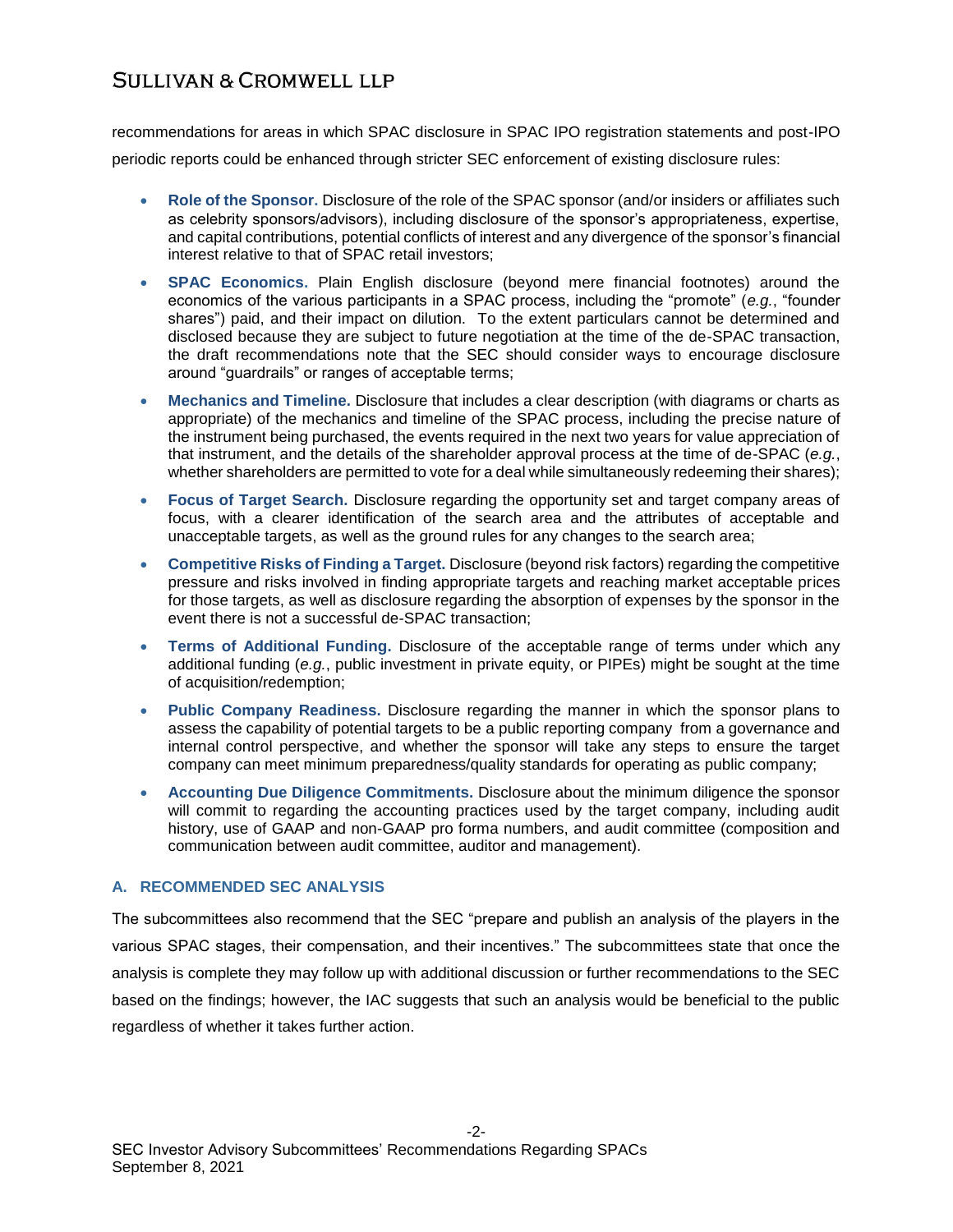## **B. RATIONALE**

The subcommittees also offer further discussion of the rationale for the draft recommendations and the particular set of concerns they are meant to address.

#### **1. Concerns that the sponsors and targets of SPACs may effectively be conducting regulatory arbitrage by seeking a deal structure with a staggered disclosure approach which amounts to a less restrictive path to the public markets.**

Addressing disclosure liability frameworks, the subcommittees state their view that there is "no logical reason" for allowing for a safe harbor for financial projections and that the public communications of SPAC promoters should be treated the same way as public communications in IPOs. The subcommittees suggest it may be appropriate for underwriter liability under the Securities Act to extend to de-SPAC transactions and observe that, unlike IPOs, de-SPAC target accounting disclosures are not the subject of comfort letters.

The subcommittees also recommend that the SEC, when reviewing registration and proxy statements in connection with a de-SPAC transaction, makes inquiries concerning the level of diligence completed by the transaction participants.

## **2. Concerns about inherent conflicts of interest between the sponsors/insiders of SPACs and retail investors.**

The subcommittees further state their belief that inherent conflicts of interest between the sponsors/insiders of SPACs and retail investors may not be understood or disclosed to investors at the time of IPO. The subcommittees propose standardized disclosure of the sponsor's total investment in the transaction; the value of the sponsor's interest if the proposed merger closes, including all management and promoter fees; and the break-even post-merger price for the sponsor. The subcommittees argue that disclosure should expressly state and make clear to investors that the sponsor has an interest in completing a transaction, even if this might not benefit investors who maintain their investment following the de-SPAC transaction.

#### **3. Concerns relating to the effectiveness of disclosure about the risks, economics and mechanics of SPACs as a result of the complexity of these transactions and the staggered nature of the disclosure process.**

The final set of concerns identified by the subcommittees relate to a perceived lack of understanding by retail investors of the economics of SPAC investments. The subcommittees cite a recent market study (conducted by professors at Stanford Law School and NYU School of Law) that suggests that the actual value of a SPAC's shares to the retail investor could be up to three dollars per share lower once the 20% sponsor "promote" fee, warrants, redemption rights, and underwriting fees are paid. The subcommittees note that, if the retail investor "understood that by remaining a shareholder through the SPAC transaction, they were likely to lose \$3/share in value while the sponsor and redeeming shareholders benefit, it is unlikely a reasonable retail investor would want to take on that risk (unless awed by a celebrity promoter)." The subcommittees suggest one method of enhancing disclosure would be to require issuers to provide a table of the cash-per-share contingent on specified levels of redemption.

-3-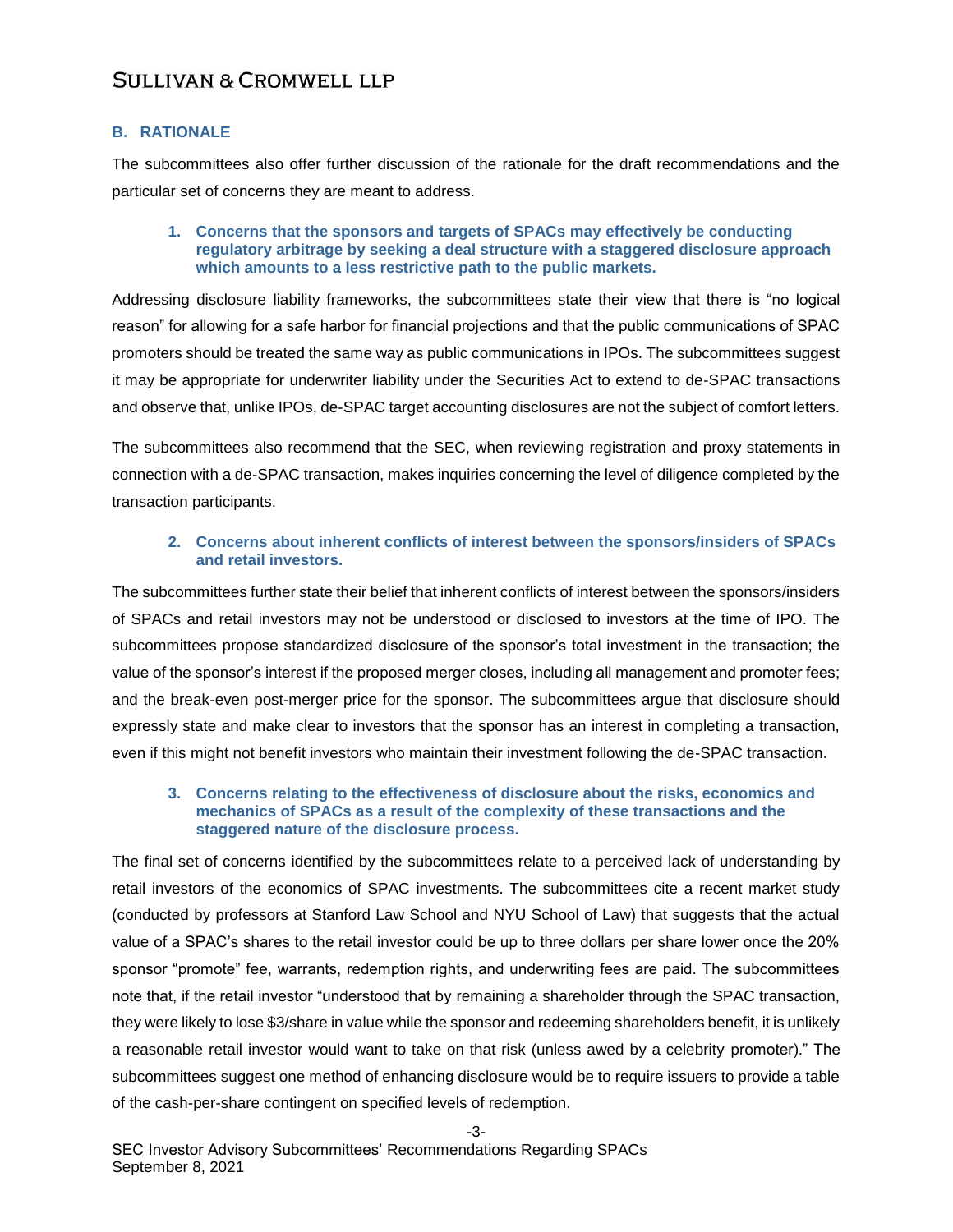## **C. CONCLUSIONS**

The draft recommendations underscore the increasing focus on disclosures in SPAC and de-SPAC transactions, especially those involving the interests of promoters and conflicts of interest, and we expect that this area will continue to be the subject of SEC scrutiny and potential rulemaking against a wider backdrop of broader pressure on SPACs and their disclosure, reduced availability of PIPE financing for SPAC business combinations and a growing focus from plaintiffs' lawyers on SPACs.

\* \* \*

Copyright © Sullivan & Cromwell LLP 2021